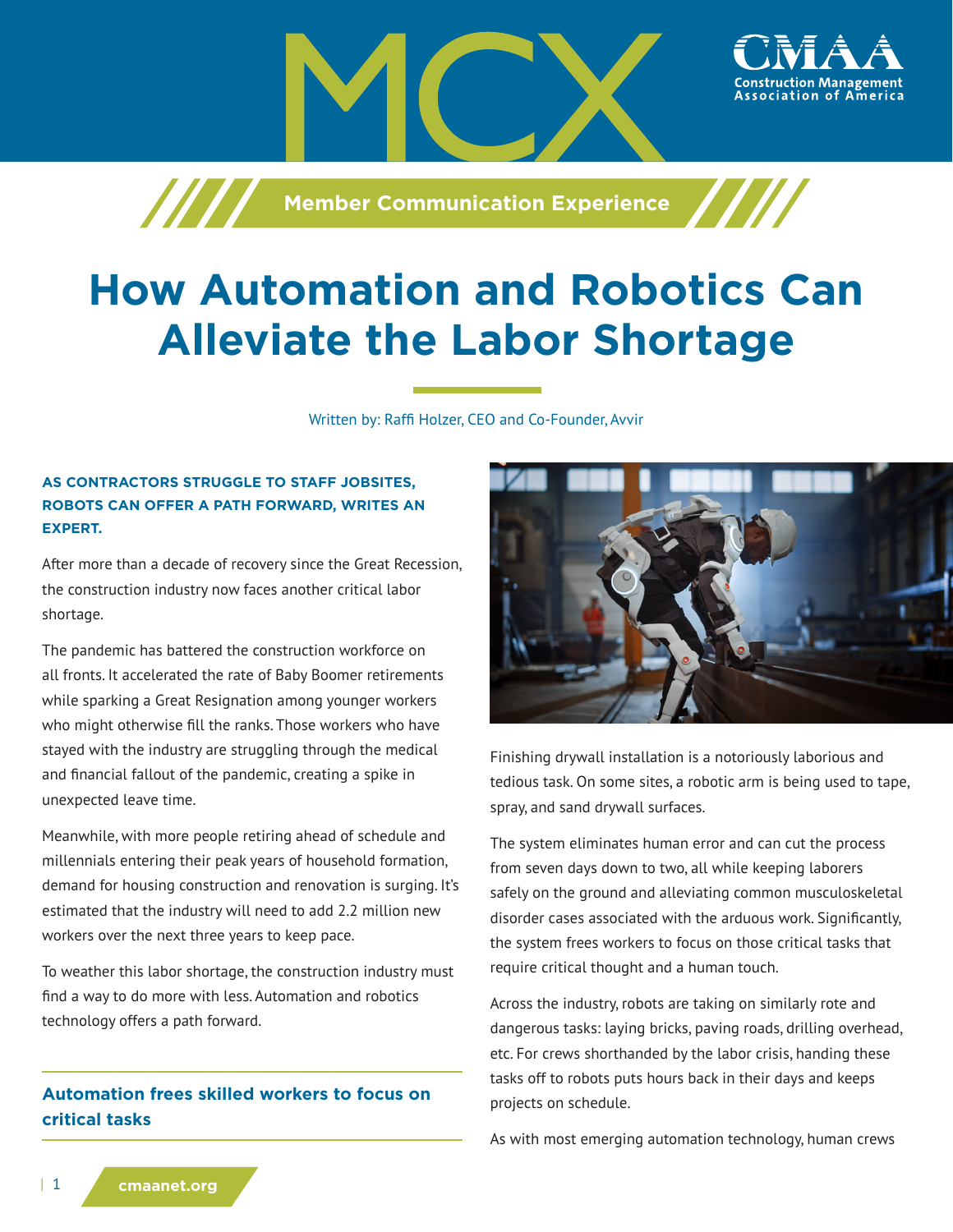are still needed to operate and oversee the drywall robot. While robots can be programmed to take on more complex tasks, no amount of robotic autonomy can replace the critical thinking ability of humans. The future of construction will not be one in which robots replace people, but one in which robots work alongside people to make their work safer and more efficient.

## **Reality capture and reliable data systems increase efficiency**

It's estimated that bad data caused \$1.8 trillion in losses worldwide in 2020 and may be responsible for 14% of avoidable rework. In that same study, 30% of construction professionals said that more than half of their data was bad and unable to offer usable insights.

The problem is familiar to anyone who's managed a construction site, where inaccurate measurements and incomplete fields can wreak havoc on efficiency. A "5" typed instead of a "6" can be enough to prompt expensive delays and rework.

New technology is mitigating human error and giving site managers unprecedented visibility of their projects. High definition photography renders high quality 360 images while LiDAR systems can provide unprecedented detail, accurate down to an eighth of an inch. Mounted on walking or flying drones, these reality capture systems collect data in a fraction of the time required by human crews using tape measures, photography, and visual inspection. On one jobsite in northern California, robots mounted with 3D cameras were able to scan 50,000-foot floors in as little as 20 minutes.

Cutting-edge software can then map this data over building information modeling (BIM) systems, linking the real world and the system meant to record it. Whereas most systems of record are delayed and inaccurate, this new technology creates a near real-time, hyper-accurate replication of as-built conditions.

Using machine learning, this "system of reality" can be compared to building plans to identify inconsistencies as soon as they occur, allowing project managers to resolve the issue before large-scale rework is required.

### **Safety technology means fewer injuries and lost time**

With unpredicted sick leave and quarantine days become more and more inevitable, shorthanded crews can't handle additional lost time to on-site injuries.

Robots can prevent unnecessary injuries by taking on the more dangerous jobs required on site. Flying drones, for example, can scale heights to perform site inspections. Prefabrication systems allow for building on the ground in controlled environments, increasing both quality and safety.

Using automation the four most common causes of construction accidents — falls, electrocution, getting caught between objects, and getting struck by objects  $-$  can dramatically curtail work related injuries.

# **Embracing automation will lure tech-savvy young workers back to construction**

Let's face it: the construction industry has an image problem. With a median worker age of 41, the industry is failing to attract young workers. Considering Gen Z and Millennials now make up close to half of the American workforce, that has to change.

The presence of robotics means fewer people are needed on site, but it also requires those people who are on site to receive highly specialized training in AI, automation, systems technologies, and more. Embracing emerging technology will offer career paths in AI and robotics while helping rebuild the industry's image as modern and technology-driven.

Technology will also increase safety and lessen the physical toll on workers, both of which will appeal to Gen Z and Millenials who are prioritizing workplace conditions. The net impact will be renewed interest from younger workers and a healthy pipeline of talent.

Embracing automation doesn't just mitigate the impact of the ongoing work shortage. By attracting younger workers, it could help reverse the trend itself.  $\beta$